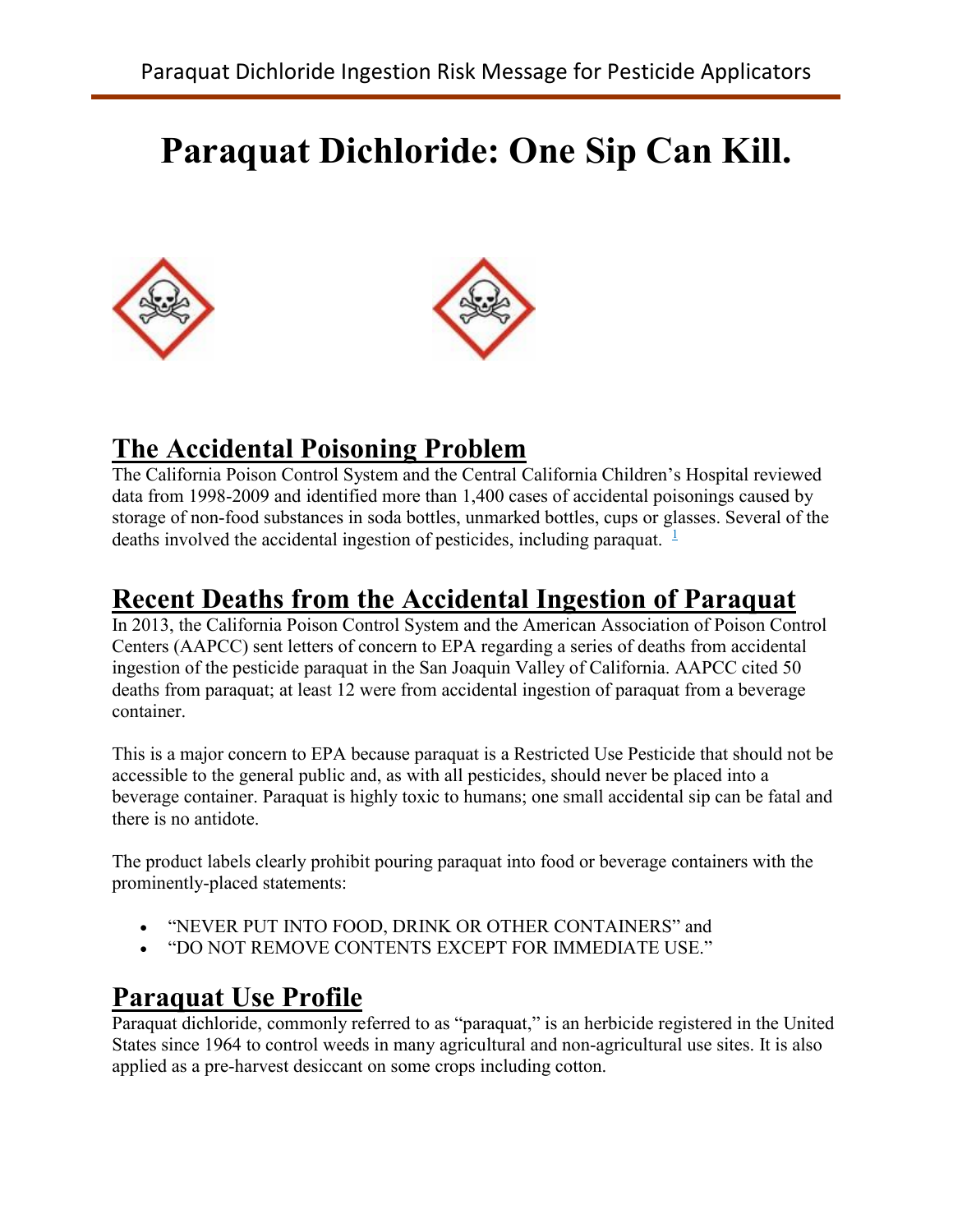All paraquat products registered for use in the United States are Restricted Use Pesticides (RUPs), which can only be sold to and used by certified applicators (and applicators under their direct supervision). There are no homeowner uses and no products registered for application in residential areas.

# **EPA Incident Investigation**

The fatalities resulting from paraquat products transferred into beverage containers in California prompted EPA to investigate all reported cases. EPA conducted an investigation of all reports of fatal and high-severity paraquat incidents. EPA identified 27 paraquat fatality reports through 2014 in its Incident Data System (IDS). The IDS database contains all registrant submissions of adverse health effects from pesticide products, as required by federal law (FIFRA §6(a)(2)). More than 80% of all identified paraquat fatality cases reported to IDS were due to ingestion of the product.

At least eight of these 27 deaths were due to the accidental ingestion of paraquat. All eight of these accidental deaths involved transfer of paraquat into a beverage container. Several of these cases have occurred recently. A review of the SENSOR-Pesticides data identified additional ingestion cases, including the fatal case of an 8-year-old child who drank the paraquat out of a soda bottle.

# **True Stories**

In 2013, a 70-year-old female ingested some contents of a re-used iced tea bottle that contained paraquat, unknown to her. She went to the hospital awake and alert with persistent vomiting. Over the course of a 16-day admission, she evolved the classic picture of paraquat ingestion: corrosive gastrointestinal injury plus kidney and respiratory failure leading to death.

In 2010, a 44-year-old male mistakenly drank paraquat, which he thought was fruit juice. He developed difficulty breathing and vomited blood. He was admitted to the hospital intensive care unit where he died after 20 days of aggressive treatment.

In 2008, an 8-year-old boy drank paraquat that had been put in a Dr. Pepper bottle, which he found on a window sill in the garage. He died in the hospital 16 days later. His older brother had used the product on weeds around the house and put it in the bottle in the garage. The older brother obtained the product from a family friend who is a certified Restricted Use Pesticide applicator.

In 2003, a 49-year-old male took a sip from his coffee cup in which he had poured paraquat because the product's bottle was deteriorating. He realized his mistake and went to the Emergency Department. At that time, he was vomiting, cold and sweating profusely. Doses of activated charcoal were administered and his stomach was pumped; morphine was provided for esophageal pain; and he was intubated to support breathing function on the fourth day. Aggressive supportive care continued until he died on the tenth day.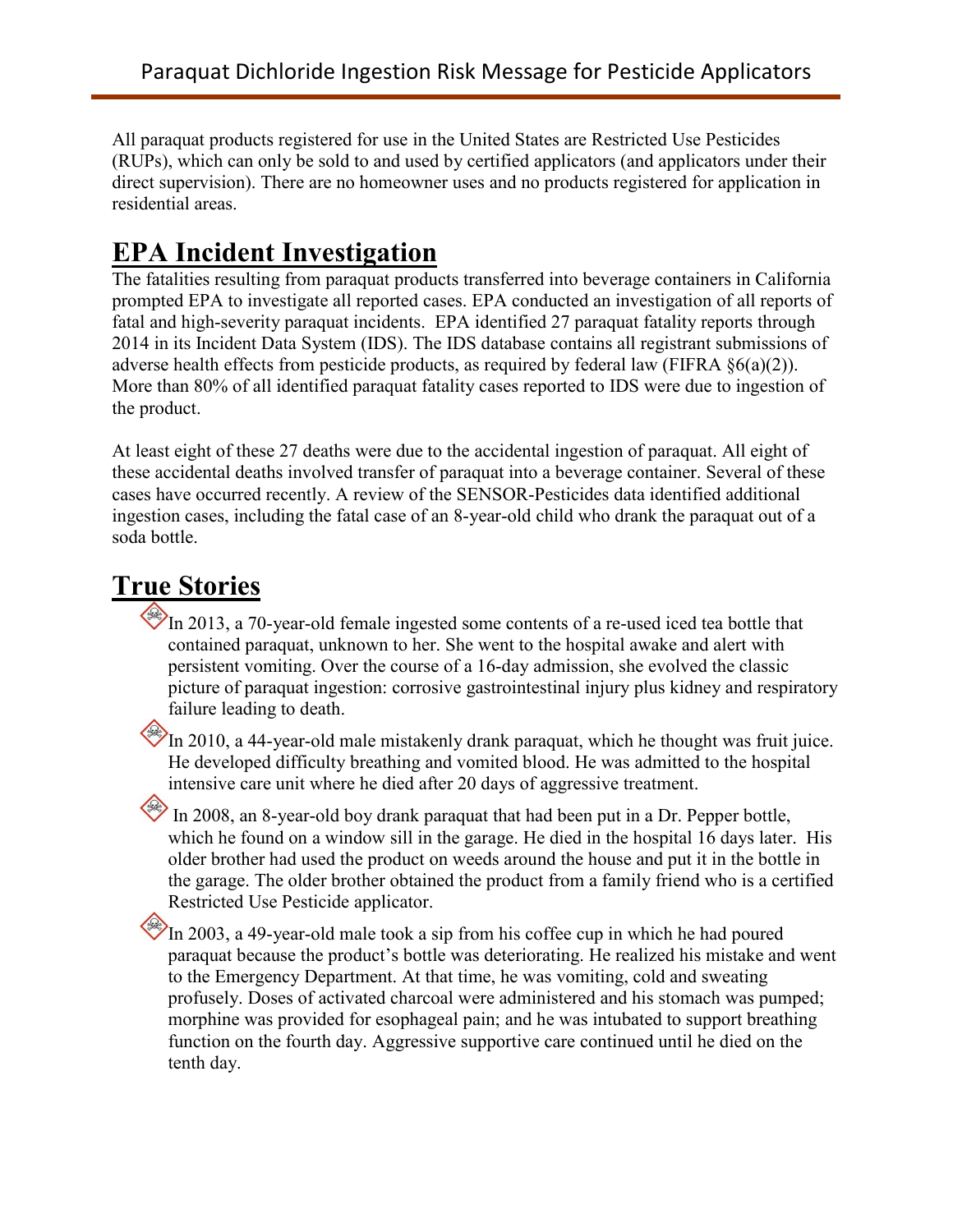In 2000, a 15-month-old boy ingested paraquat that had been transferred into a Gatorade container and stored inappropriately. The boy survived in the hospital for 13 days after the ingestion and received aggressive treatment but died after suffering acute kidney and liver failure.

In 2000, an 18-month-old boy ingested an unknown amount of paraquat solution from a bottle found in his father's landscaping truck. He received multiple-dose activated charcoal treatment two hours after the ingestion. He suffered from lack of oxygen during the first 24 hours followed by progressive liver, kidney, and cardio-pulmonary dysfunction. The boy died 11 days after the ingestion.

# **EPA Response**

[See EPA Actions to adopt measures to prevent poisoning and protect workers from](https://www.epa.gov/ingredients-used-pesticide-products/paraquat-dichloride#action)  [paraquat.](https://www.epa.gov/ingredients-used-pesticide-products/paraquat-dichloride#action) EPA has warned the applicator community about the high toxicity of paraquat.

As required by EPA's [Paraquat Dichloride Human Health Mitigation Decision](https://www.regulations.gov/document?D=EPA-HQ-OPP-2011-0855-0115) certified applicators must successfully complete an EPA-approved training program before mixing, loading, and/or applying paraquat. See the [training module and paraquat training FAQs.](https://www.epa.gov/pesticide-worker-safety/paraquat-dichloride-training-certified-applicators.)

It is the responsibility of pesticide applicators to ensure that RUP products are used safely and appropriately, including never transferring any pesticide product, including paraquat, into a beverage container.

# **The Solution is YOU**

#### ONE SIP CAN KILL!

To prevent the severe injury and/or death from paraquat ingestion, a paraquat product must:

- Be used only by a certified applicator or under the direct supervision of a certified applicator. Per new EPA-approved labels (which should begin appearing on products in 2019), paraquat may be used only by a certified applicator.
- Never be transferred to a food, drink or any other container.
- Always be kept secured to prevent access by children and/or other unauthorized persons.
- Never be stored in or around residential dwellings.
- Never be used around home gardens, schools, recreational parks, golf courses or playgrounds.

### **Paraquat Dichloride Information Resources**

• EPA's [Paraquat Dichloride Registration Review Docket, EPA-HQ-OPP-2011-0855,](https://www.regulations.gov/#!docketDetail;D=EPA-HQ-OPP-2011-0855) for information on EPA's current re-evaluation of paraquat. This docket includes a letter from Dr. Gellar (California Poison Control System), the EPA response, and the AAPCC letter.